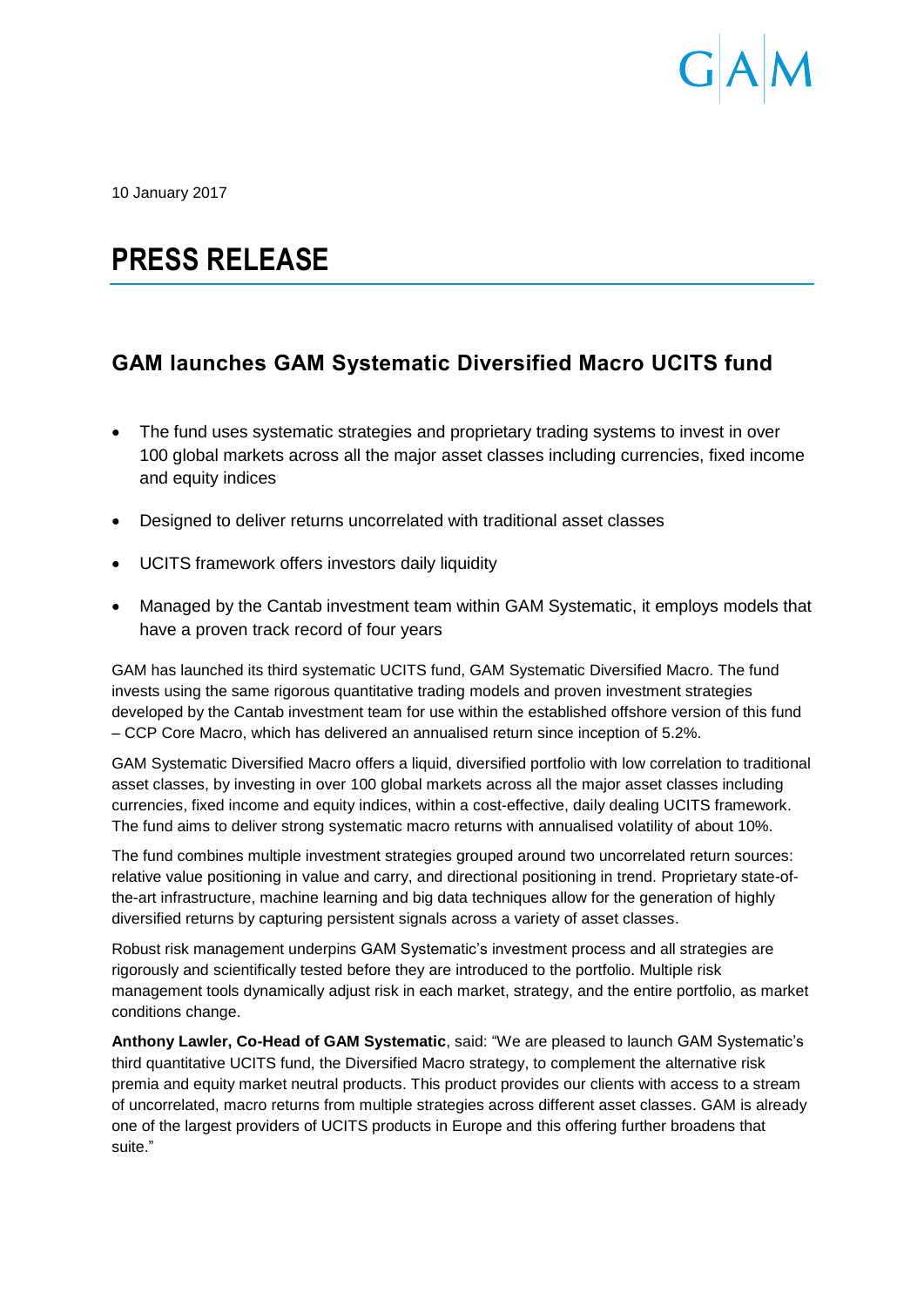**Adam Glinsman, Co-Head of GAM Systematic**, said: "Our Diversified Macro strategy combines a fully-integrated approach to risk management with innovative machine learning and big data techniques, under a liquid, cost-effective framework. These attributes make it a compelling diversifier to any portfolio."

# **For more information, please contact:**

GAM Media Relations: London: +44 (0) 207 393 86 56 Zurich: +41 (0) 58 426 62 65

Greenbrook Communications**:** Andrew Honnor, Georgiana Brunner or Rob White +44 (0) 207 952 20 00

Visit us at: [www.gam.com](http://www.gam.com/) Follow us on[: Twitter,](https://twitter.com/gaminsights) [LinkedIn](https://www.linkedin.com/company/gam?trk=company_logo) an[d XING](https://www.xing.com/companies/gam)

# **About GAM**

GAM is one of the world's leading independent, pure-play asset managers. The company provides active investment solutions and products for institutions, financial intermediaries and private investors under two brands: GAM and Julius Baer Funds. The core investment business is complemented by private labelling services, which include management company and other support services to third-party asset managers. GAM employs about 1,000 people in 11 countries with investment centres in London, Cambridge, Zurich, Hong Kong, New York, Milan and Lugano. The investment managers are supported by an extensive global distribution network.

Headquartered in Zurich, GAM is listed on the SIX Swiss Exchange and is a component of the Swiss Market Index Mid (SMIM) with the symbol 'GAM'. The Group has assets under management of CHF 119.1 billion (USD 122.9 billion) as at 30 September 2016.

# **About GAM Systematic**

GAM Systematic is dedicated to developing and managing quantitative products and solutions across liquid alternatives and long-only strategies in multiple asset classes from equities, bonds, credit and commodities to futures and forwards in currencies and other markets. GAM Systematic includes two investment teams: a seasoned alternative risk premia team and Cantab, a multi-billion-dollar asset manager based in Cambridge, UK.

Cantab, founded in 2006 by Dr Ewan Kirk, manages three programmes all within GAM Systematic (Quantitative, Macro and Global Equity Market Neutral) for some of the most sophisticated institutional investors worldwide. The essence of the team's investment philosophy is the marriage of science with cutting-edge technology, high levels of transparency and robust risk systems.

### [www.gam.com/en/systematic](http://www.gam.com/en/systematic)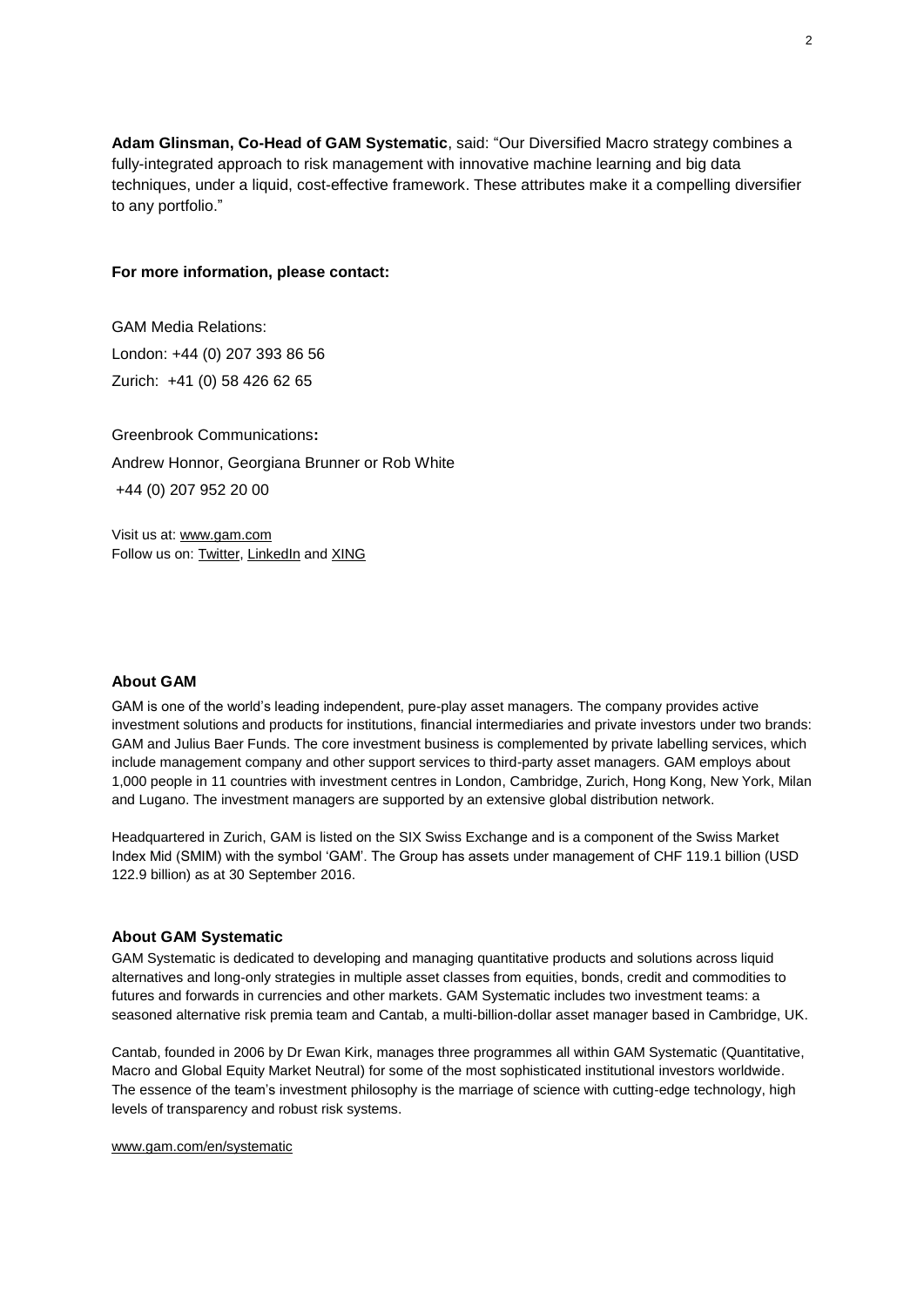### **Important legal information**

The information in this document is given for information purposes only and does not qualify as investment advice. Opinions and assessments contained in this document may change and reflect the point of view of GAM in the current economic environment. No liability shall be accepted for the accuracy and completeness of the information. Past performance is no indicator for the current or future development.

This material/presentation may mention sub-funds of GAM Star Fund p.l.c., registered office at George's Court, 54-62 Townsend Street, Dublin 2, Ireland, an umbrella investment company with variable capital and segregated liability between the sub-funds, incorporated under the laws of Ireland and authorised by the Central Bank of Ireland (CBI) as a UCITS Fund in accordance with the Directive 2009/65/EC. Management Company is GAM Fund Management Limited, George's Court, 54-62 Townsend Street, Dublin 2, Ireland.

AUSTRIA: The legal documents in English and the KIID in German can be obtained free of charge, from the Paying Agent in Austria, Erste Bank der oesterreichischen Sparkassen AG, Graben 21, A-1010 Vienna or on the internet at www.gam.com.

DENMARK: This document is destined exclusively for professional or institutional investors in Denmark and shall not be passed on to third parties. Particularly, this document shall not be used as advertising material for distribution to retail investors or any other kind of public offering of the funds, their sub-funds or share categories. The English version of the prospectus, the articles of association and the most recent published annual- and semi-annual report, as well as the Danish version of the KIID, can be obtained free of charge on the internet at www.gam.com.

FINLAND: The English version of the prospectus and the Finnish version of the KIID can be obtained, free of charge, on the internet at www.gam.com.

FRANCE: The prospectus, the annual report and the most recent half-yearly report in English and the KIID in French can be obtained free of charge from the centralising agent in France, CACEIS Bank, 1-3, place Valhubert – 75013 Paris or on the internet at www.gam.com.

GERMANY: The legal documents in English and the KIID in German can be obtained free of charge, from the information agent GAM (Deutschland) GmbH, Taunusanlage 15, D-60325 Frankfurt am Main or on the internet at www.gam.com.

IRELAND: The legal documents can be obtained in English, free of charge, from GAM Fund Management Limited, George's Court, 54-62 Townsend Street, Dublin 2, on the internet at www.gam.com.

ITALY: This document is destined exclusively for internal use by intermediaries appointed by GAM and/or institutional or qualified investors and shall not be passed on to third parties. Particularly, this document shall not be used as advertising material for public distribution or any other kind of public offering of the funds, their subfunds or share categories. The Prospectus, the Key Investor Information Document – KIID, the annual, the semiannual reports as well as the subscription form and the Italian distribution partners' list of each subfund are not included in the above mentioned restriction. The English version of the prospectus and the Italian version of the KIID can be obtained, free of charge, on the internet at www.gam.com.

LIECHTENSTEIN: The legal documents in English and the KIID in German, can be obtained free of charge from the paying agent Liechtenstein LGT Bank AG, Herrengasse 12, FL-9490 Vaduz or on the internet at www.gam.com.

LUXEMBOURG: The legal documents in English can be obtained free of charge, from GAM (Luxembourg) SA or for GAM Star Fund plc from the Paying Agent in Luxembourg J.P. Morgan Bank Luxembourg S.A., 6, route de Trèves, L-2633, Senningerberg, or on the internet at www.gam.com.